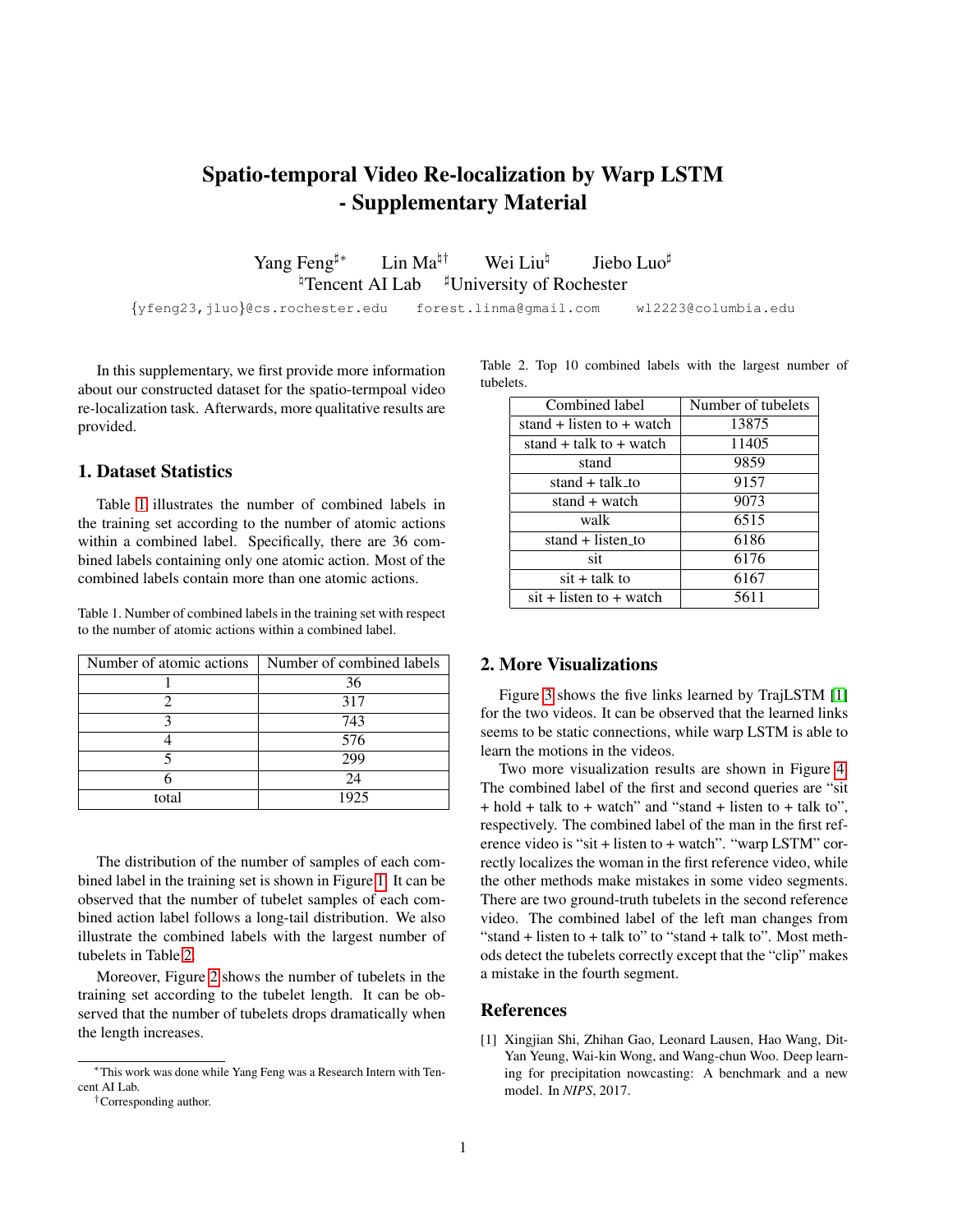

<span id="page-1-0"></span>Figure 1. The distribution of the number of samples for each combined label in the training set.



<span id="page-1-1"></span>Figure 2. The logarithm of the number of tubelets in the training split according to length. Red bars mean that the number of tubelets with the corresponding length is ZERO.

<span id="page-1-2"></span>